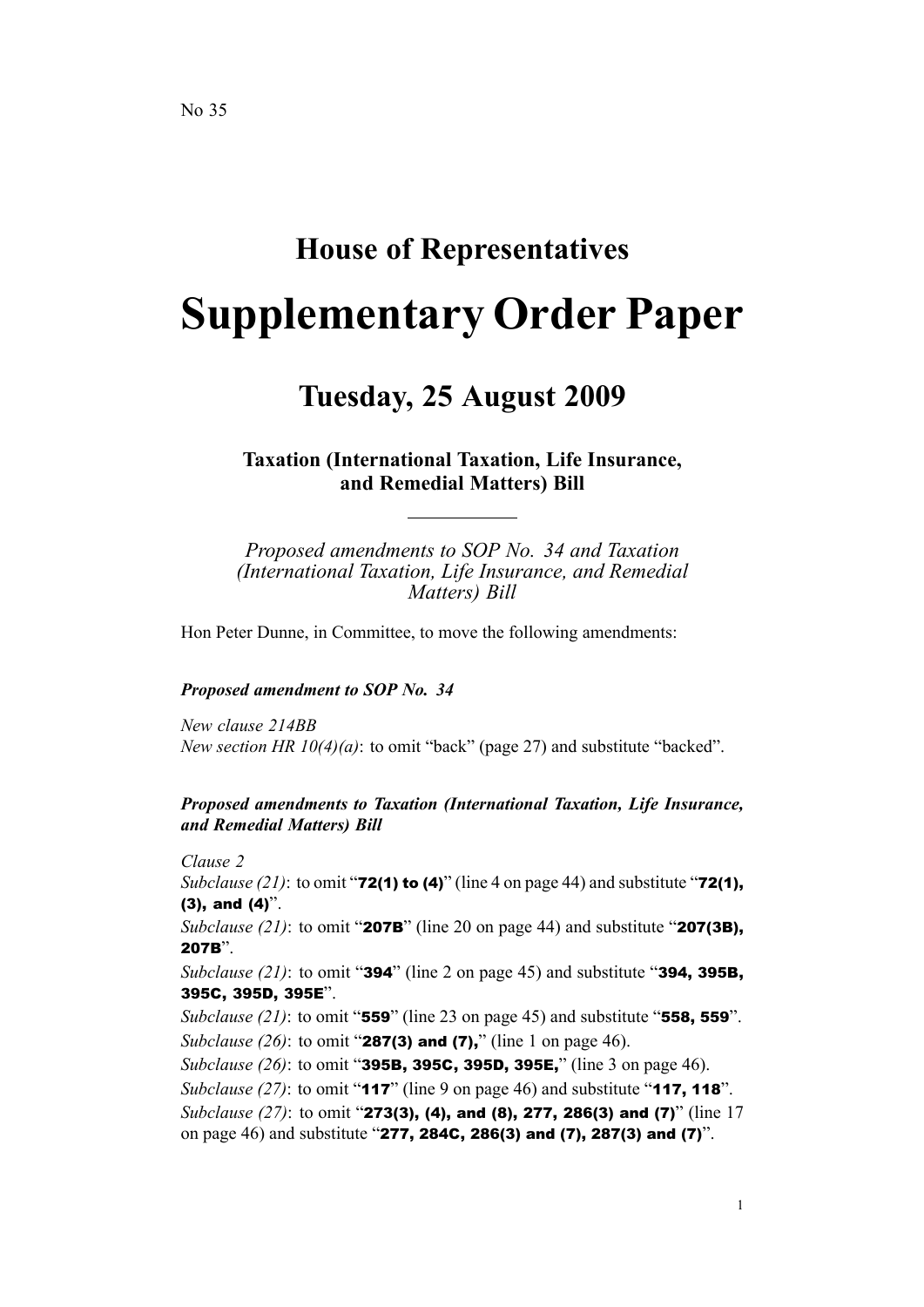*Subclause (27)*: to omit "442(2)" (line 30 on page 46) and substitute "442(2) and (4)".

*Subclause (28)*: to omit "(75), and (82B)" (line 36 on page 46) and substitute "and  $(75)$ ".

*Subclause (29)*: to omit "15(4)" (line 38 on page 46) and substitute "13(3B),  $15(4)$ ".

*Subclause* (29): to omit " $72(5)$  and  $(6)$ " (line 2 on page 47) and substitute  $"72(2), (5),$  and  $(6)$ ".

*Subclause* (29): to omit "**116(2) and (3),**" (line 4 on page 47).

*Subclause (29)*: to omit "289," (line 10 on page 47).

*Subclause (29)*: to omit "344(2) and (4), 378, 393(3), (6)," (line 11 on page 47) and substitute "378, 393(3)".

*Subclause (29)*: to omit "477" (line 18 on page 47) and substitute "477, 483(4) and (6)".

*Subclause (31)*: to omit "297" (line 26 on page 47) and substitute "289, <sup>297</sup>".

*Subclause (31)*: to omit "351" (line 28 on page 47) and substitute "344(2) and (4), 351".

*Subclause* (31): to omit "(83B)" (line 31 on page 47) and substitute "(82B), (83B)".

*Clause 29*

*Subclause* (1): *section CR*  $4(1)(a)(ii)$ : to omit ":" (line 16 on page 69) and substitute "; and".

*Clause 52B*

*Section CZ 9B(4)(c)*: to omit "a child or" (line 10 on page 98) and substitute "a child of".

*Section CZ 9B(4)(d)*: to omit "or <sup>a</sup> child" (line 13 on page 98) and substitute "or of <sup>a</sup> child".

#### *Clause 68*

*Subclause (1): section DR 1(1)*: to omit "shareholder" (lines 10 and 11 on page 112) and substitute "policyholder".

*Subclause (1): heading to section DR 2*: to omit "**income**" (line 27 on page 112) and substitute "**allowable deduction**".

*Subclause (1): section DR 4(2)*: to omit "to an insured" (line 27 on page 113).

#### *Clause 79*

*Subclause* (1): *section DW 4(1)(a)(ii)*: to omit ":" (line 23 on page 127) and substitute "; and".

#### *Clause 100*

*Subclause (1)*: to omit "adjustments" (line 3 on page 151) and substitute "when the fair value method is used, adjustments".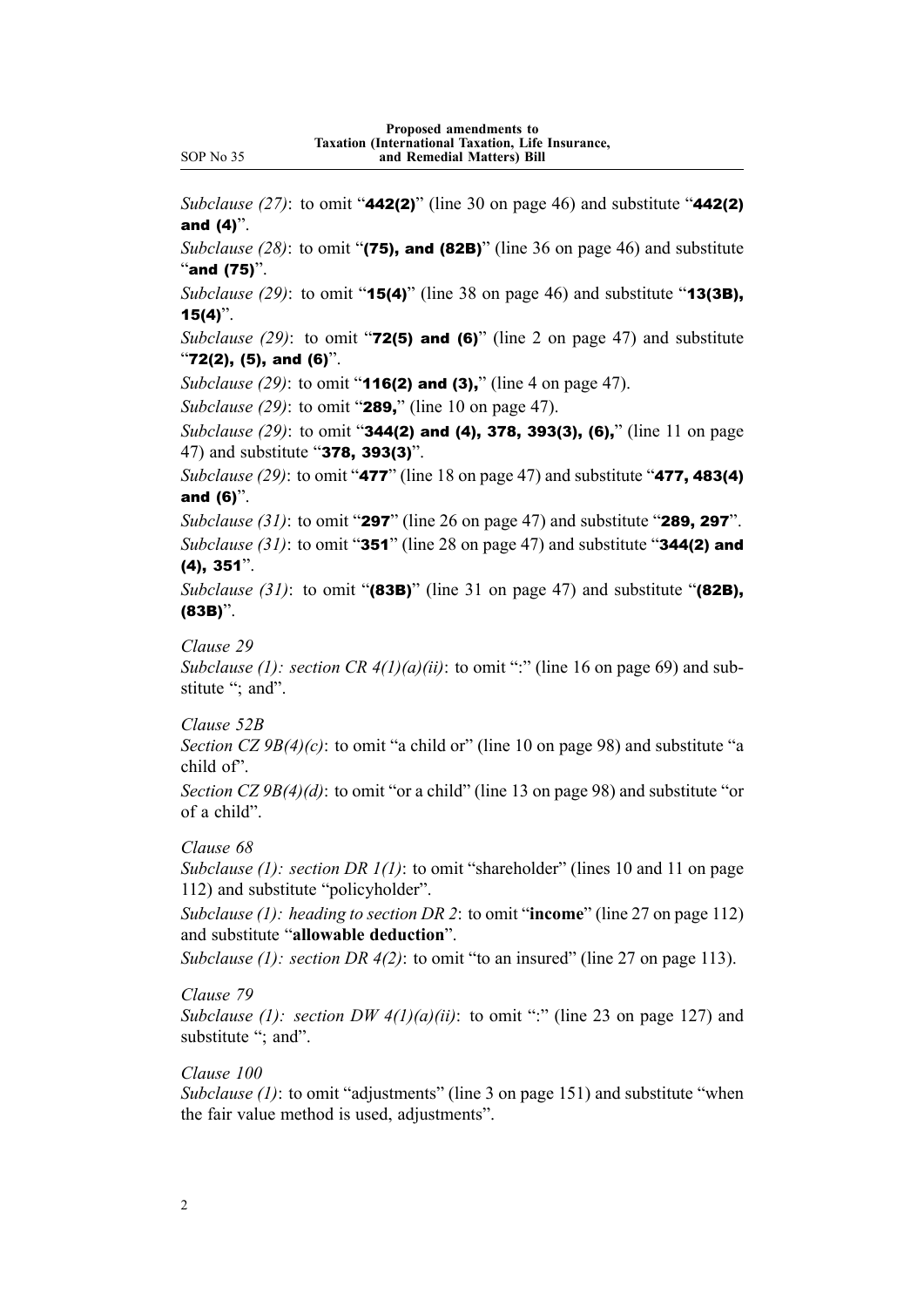*Clause 123*

*Subclause (1): heading after section EX 21E(6)*: to omit the first instance of "*Reported passive*" (line 4 on page 217).

*Clause 140*

*Subclause (1): section EY 2, list of defined terms*: to omit "amount" (line 25 on page 247) and substitute "amount, assessable income".

*Subclause* (1): *section EY* 3(1)(c): to omit "**EY 30**" (line 1 on page 248) and substitute "EY 31".

*Subclause (1): section EY 3, list of defined terms*: to omit "assessable income, deduction, life insurance" (line 20 on page 248) and substitute "deduction, life insurance, life insurance policy".

*Subclause (1): section EY 4, list of defined terms*: to omit "actuarially determined" (line 9 on page 249) and substitute "actuarially determined, amount".

*Subclause (1): section EY 5, list of defined terms*: to omit "life reinsurance" (line 5 on page 251) and substitute "life reinsurance, outstanding claims reserve".

#### *Clause 143*

*Subclause (1): section EY 15(1)(b)(iii)*: to omit "products" (line 18 on page 274) and substitute "product policies".

*Subclause (1): section EY 16(2)*: to omit "income" (line 3 on page 276) and substitute "allowable deduction".

*Subclause (1): section EY 30(4), words before the paragraphs*: to omit "employer sponsored group policies" (line 4 on page 297) and substitute "to an employer sponsored group policy".

*Subclause (1): section EY 30(4)(a)*: to omit "deduction" (line 9 on page 297) and substitute "deduction for the policy".

#### *Clause 161*

"*Subclause (3): section FE 13(3)(a)(i)*": to omit "New Zealand source" (lines 36 and 37 on page 329) and substitute "source in New Zealand".

"*Subclause (3): section FE 13(3)(a)(ii)*": to omit "New Zealand source" (lines 1 and 2 on page 330) and substitute "source in New Zealand".

#### *Clause 164*

"*Subclause (1): section FE 16(1B)(a)(ii)*": to omit "New Zealand source" (lines 26 and 27 on page 333) and substitute "source in New Zealand".

#### *Clause 223*

*Subclause (3)*: to omit "2009–10" (line 36 on page 451) and substitute "2010–11".

#### *Clause 236*

*Section LD 8(1)*: to omit "pay period" (line 33 on page 463) and substitute "pay period and employer who agrees to offer payroll giving to their employees".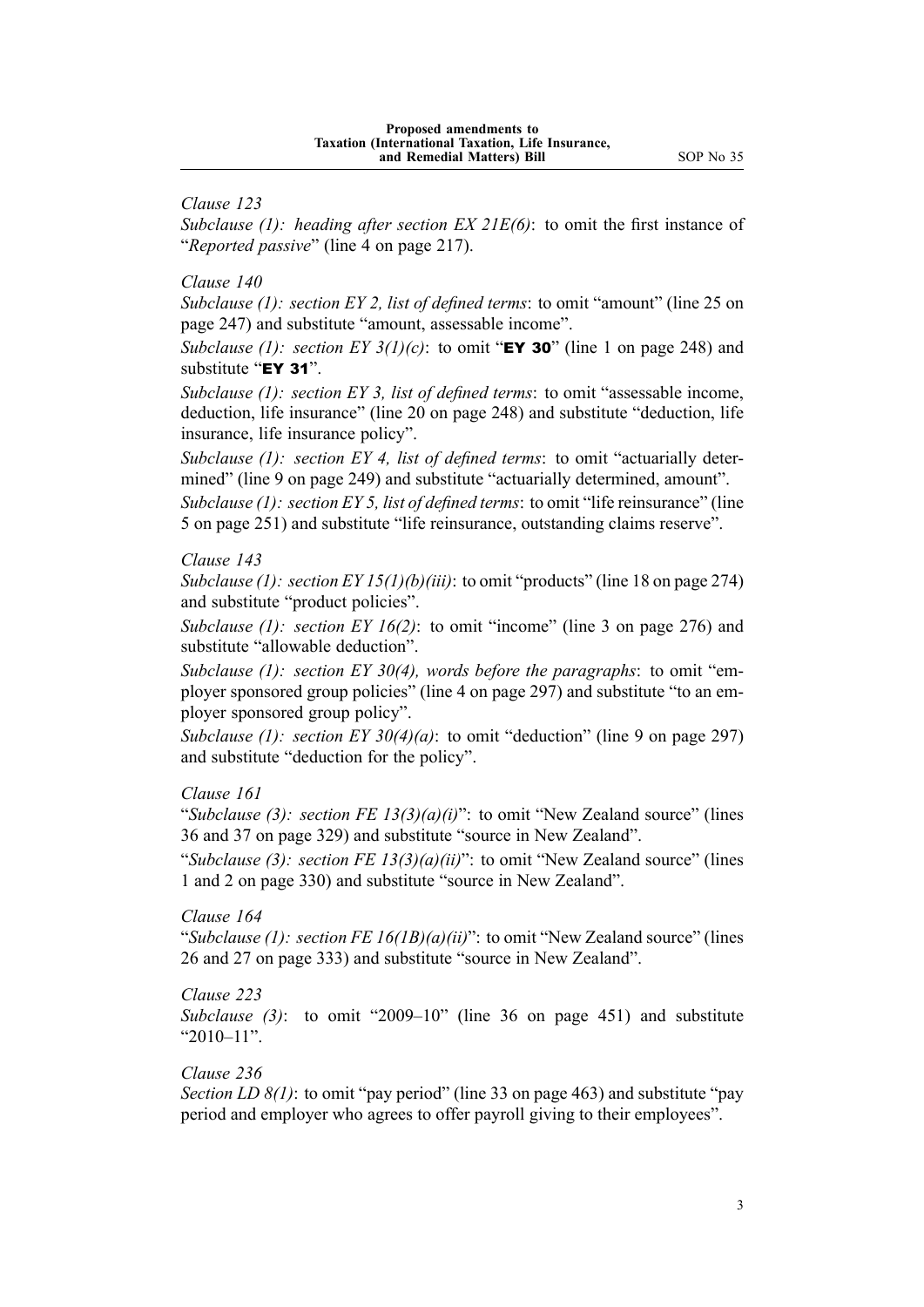*Clause 393*

*Subclause (6)*: to omit *subclause (6)* (lines 8 and 9 on page 581).

*Clause 397* to omit *clause 397* (line 10 on page 586).

*Clause 408*

*Subclause (156)*: to omit "(83B)" (line 16 on page 637) and substitute "(82B), (83B)".

*Clause 447*

*Section* 24*Q(1)*: to omit "pay period" (line 16 on page 694) and substitute "pay period and employer who agrees to offer payroll giving to their employees,".

*Clause 458*

*Subclause (1): section 41A(1)*: to omit "LC 7" (line 18 on page 701) and substitute "LC 6".

*Subclause (2): section 41A(3)*: to omit "LC 7" (line 22 on page 701) and substitute "LC 6".

*Subclause (4): section 41A(10)*: to omit "LC 7" (line 33 on page 701) and substitute "LC 6".

*Clause 500B*

*Subclause (2): section 140CA(1C)(a)*: to omit "2008" (line 2 on page 731) and substitute "2007".

*Clause 546 Subclause* (1): *section CR*  $3(1)(a)$ : to omit ":" (line 26 on page 753) and substitute "; and".

*Clause 555 Subclause* (1): *section DW*  $3(1)(a)$ : to omit ":" (line 17 on page 767) and substitute "; and".

*Clause 564 Subclause (1): section EW 15C(3)(a)*: to omit "adjustments" (line 18 on page 779) and substitute "when the fair value method is used, adjustments".

*Clause 613 Subclause (15)*: to omit the first instance of *subclause (15)* (lines 30 to 33 on page 806).